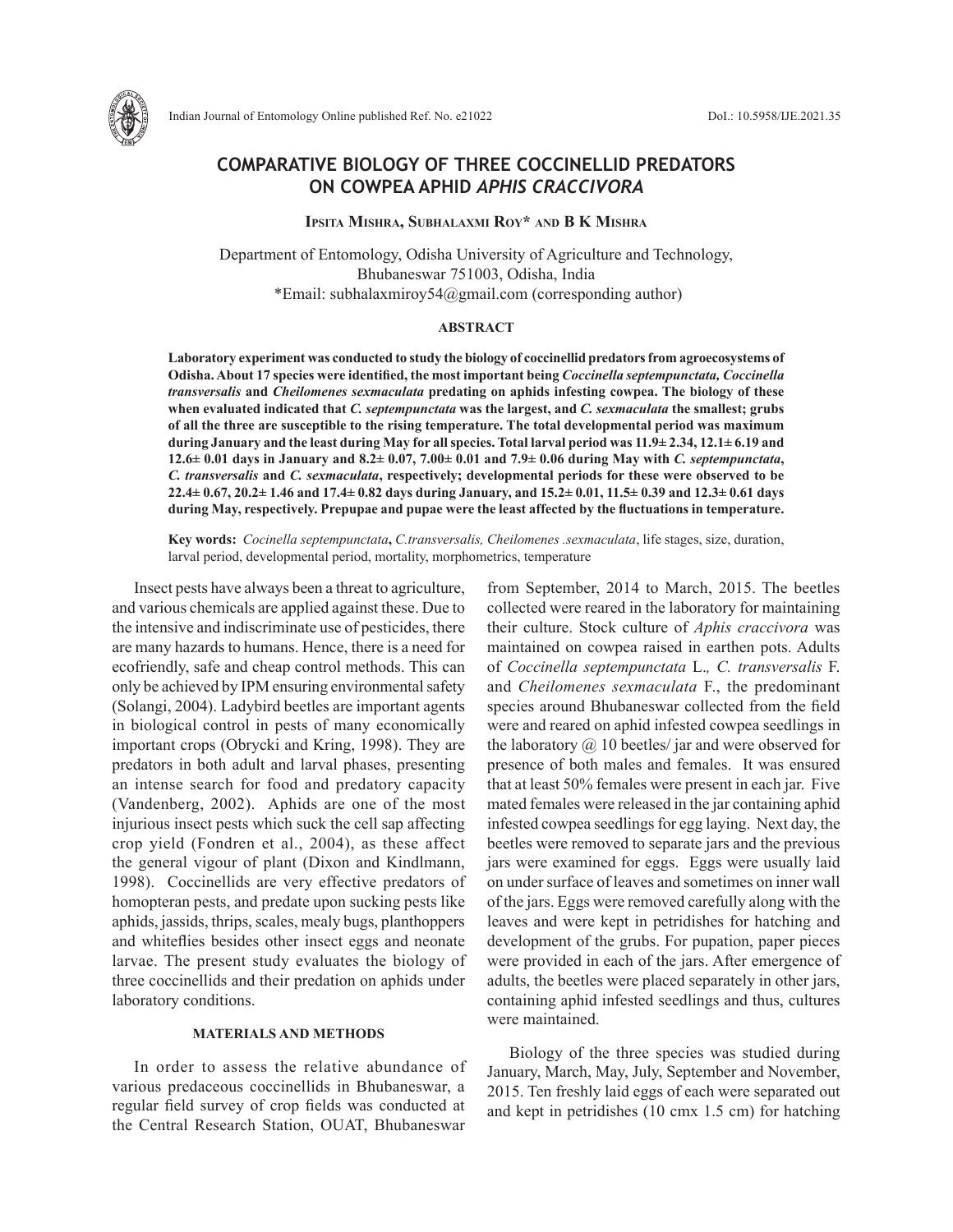and further rearing. Three replications were maintained for each species. The early instar grubs were provided with early instar nymphs of *A. craccivora* on cowpea twigs. Each grub was provided with sufficient number of aphids every 24 hr, after removing it to a new petridish, so that there was no dearth of food. Observations were made on the duration of instars. This procedure was followed till all the grubs pupated. Developmental period of stages and measurement of egg and larval instars were also observed. Ten prepupa of were separated in petridishes. Three replications were maintained. Prepupal and pupal periods and their measurements were also observed. Ten freshly emerged adult mating pairs of each species were removed from the stock culture and were reared individually in petridishes on *A craccivora.* Fresh cowpea twigs were provided for egg laying. Eggs laid were counted on daily basis, replicated thrice times. Observations on fecundity, longevity of females and male beetles and their measurements were also made. In case of natural death of any individual in the experimental stages, the same was replaced with an individual of the same age simultaneously maintained in the stock culture. Observations on morphometrics of life stages were also made. Data obtained were statistically analysed by descriptive method as suggested by Gomez and Gomez (1984).

#### **RESULTS AND DISCUSSION**

Among the coccinellids, *C. septempunctata*, *C. transversalis* and *Chilomenes sexmaculata* were observed in large numbers (Table 1). The life stages of *C. septempunctata* were the largest as observed from their egg and other life stages. While length and breadth of *C. sepempunctata* eggs were 1.2± 0.17 mm and  $0.49\pm 0.00$  mm respectively it was  $1.05\pm 0.01$  mm and 0.46± 0.07 mm eggs were spindle shaped with both ends evenly rounded; for *C. transversalis* and 0.61±  $0.01$  and  $0.03 \pm 0.00$  mm, eggs were cigar shaped for *C. sexmaculata* respectively. Similarly, all the larval stages of *C. septempunctata* were found to be larger. The fourth instar grubs of *C. septempunctata* measured 6.7± 0.61 in length and  $3.4\pm 0.02$  mm in breadth whereas the same for *C. transversalis* were 6.12± 0.17 mm and 2.5± 0.08 mm and *C. sexmaculata* were 3.9± 0.07 mm and 1.8± 0.06 mm, respectively. Similarly the pupae of *C. septempunctata* were 4.5± 0.43 mm in length and  $4.2 \pm 0.39$  mm in breadth as compared to  $5.31 \pm 0.42$  mm length and 3.41± 0.08 mm in breadth of *C.transversalis*  and  $3.7\pm 0.11$  mm length and  $2.4\pm 0.06$  mm breadth of *C. sexmaculata*. Adult male of *C. septempunctata* were

 $4.8 \pm 0.67$  mm in length and  $4.5 \pm 0.42$  mm in breadth. *C. transversalis* male were 4.5± 0.31 mm in length and 4.0± 0.06 mm in breadth. The measurements for *C. sexmaculata* male were  $3.8\pm 0.11$  mm in length and  $3.1\pm$ 0.09 mm in breadth. The female of *C. septempunctata* measured about  $5.2 \pm 0.13$  mm in length and  $5.1 \pm 0.64$ mm in breadth whereas *C. transversalis* male was 4.9± 0.17 mm in length and  $4.8 \pm 0.17$  mm in breath and that of *C. sexmaculata* 3.7± 0.37 mm in length and  $3.3\pm0.43$  mm in breadth, respectively (Table 2). Tank and Korat (2007) observed the biological parameters of *C. sexmaculata* similar to the present ones, and Ullah et al. (2012) also got similar observations on the morphometrics of *C. transversalis* and *M. sexmaculata.*

Duration of lifestages were studied during different months (January, March, May, July, September and November) representing different environmental conditions of the year, the corresponding temperatures being 21.7, 28.5, 37.2, 30.1, 28.1 and 27.6 °C. Among the coccinellids *C. septempunctata* had the longest developmental period followed by *C. transversalis* and *C. sexmaculata.* It was observed that during the cooler months of January and November, the lifestages are prolonged and in the warmer months of March and May the life stages shorter. In January, when the mean temperature was  $21.7\text{°C}$ , the total developmental period, i.e., from egg to adult stage, took 22.4± 0.67 days in *C. septempunctata*, whereas, it took 20.2± 1.46 and 17.4± 0.82 days in case of *C. transversalis* and *C. sexmaculata,* respectively. When temperature increased in May (mean  $32.7^{\circ}$ C) the total developmental periods were 15.2± 0.01, 11.5± 0.39 and 12.3± 0.61 days, respectively. When temperature increased in September, the developmental periods increased to  $16.7\pm 0.64$ ,  $16.2\pm 0.41$  and  $14.7\pm 0.64$  days. Adult longevity also exhibited the same trend (Table 3). In their study on the biology of *C. septempunctata*. Rauf et al. (2013) reported that with increasing temperature, developmental duration decreases significantly. The fecundity indicated the same trend, more eggs being laid in cooler months of November and January and less eggs being laid in warmer months of March and May. It was also observed that *C. septempunctata* laid more eggs; and more eggs were viable in the cooler months; eggs of *C. septempunctata* were more viable as compared to *C. transveralis* and *C. sexmaculata*. Wang et al. (2013) observed that egg hatchability and fecundity of *C. sexmaculata* are more at 30°C in China. Krengel et al. (2012) on *C. septempunctata* feeding on the grain aphid *Sitobion avenae* found that compared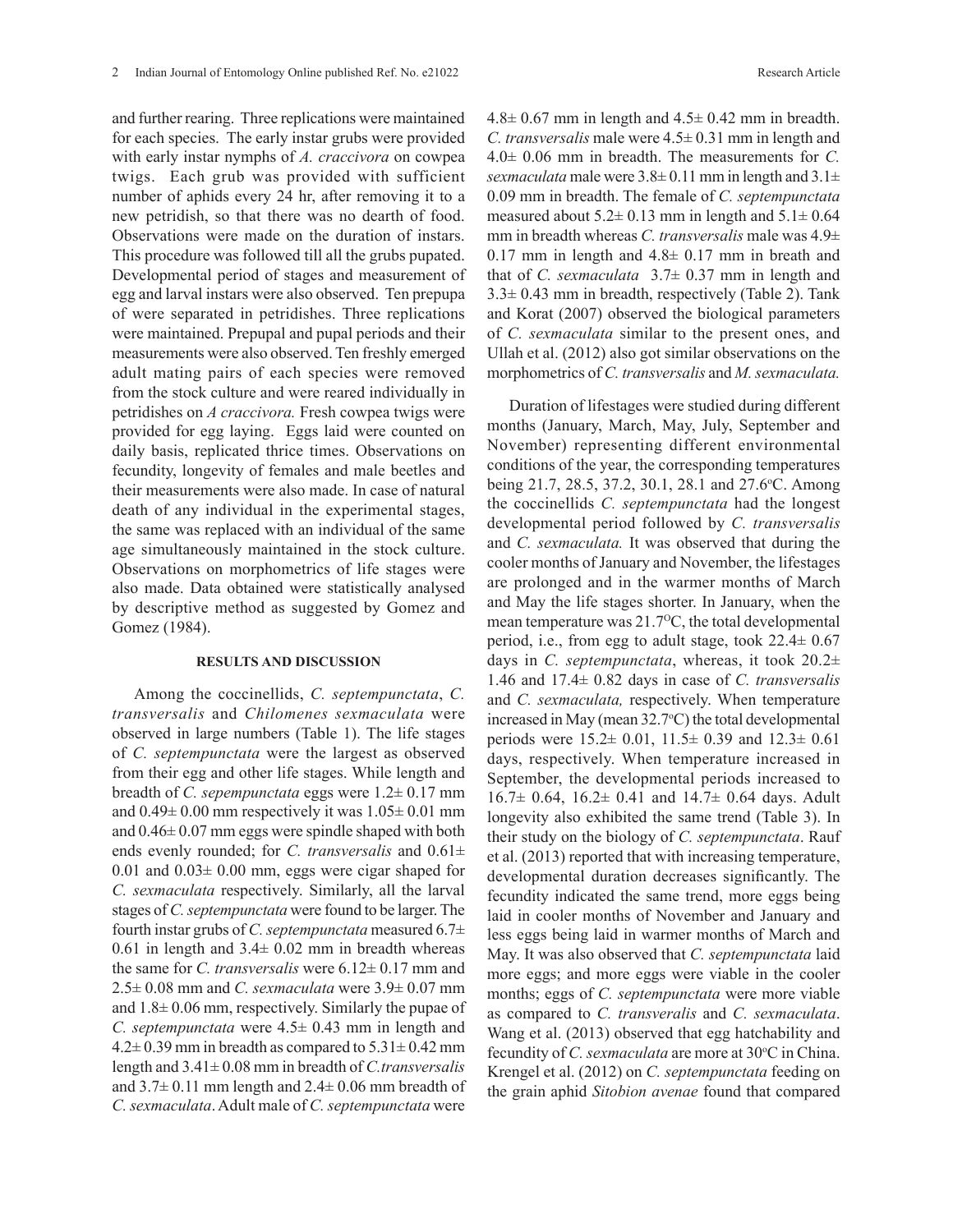| Crop       | Month |                  |                 | *Adults/10 plants |                  |                  |
|------------|-------|------------------|-----------------|-------------------|------------------|------------------|
|            |       | $\overline{C}$ . | $\mathcal{C}$ . | $\mathcal{C}$ .   | $B$ .            | S.               |
|            |       | septempunctata   | transversalis   | sexmaculata       | suturalis        | coccivora        |
| Okra       | Feb.  | 1.6              | 0.6             | 0.3               | $\overline{1.3}$ | $\overline{0.3}$ |
|            | Mar.  | 1.2              | 0.8             | 0.7               | 0.4              | 0.1              |
|            | April | 1.3              | 0.9             | 0.8               | 0.3              | 0.4              |
|            | May   | 0.4              | 0.1             | 0.3               | 1.2              | 0.8              |
|            | June  | 1.0              | 0.3             | 0.7               | 0.5              | 0.7              |
|            | July  | 1.3              | 0.2             | 0.9               | 0.6              | $1.0\,$          |
|            | Aug.  | 1.5              | 1.3             | 1.1               | 0.7              | 0.9              |
| Green gram | Sept. | 2.4              | 1.3             | 2.9               | 1.6              | 0.9              |
|            | Oct.  | 2.2              | 2.5             | 1.9               | 1.8              | 1.3              |
|            | Nov.  | 2.3              | 1.8             | 2.2               | 0.3              | 0.2              |
|            | Dec.  | 0.3              | 1.7             | 1.6               | 1.0              | 0.9              |
|            | Jan.  | 1.5              | 1.3             | 1.2               | 1.8              | 0.7              |
|            | Feb.  | 1.2              | 0.9             | 2.5               | 1.9              | 0.4              |
|            | Mar.  | 1.7              | 0.7             | 2.7               | 0.2              | 1.3              |
| Cowpea     | Sept. | 2.2              | 1.5             | 1.2               | 1.0              | 0.7              |
|            | Oct.  | 1.3              | 1.2             | 1.1               | 0.8              | 0.4              |
|            | Nov.  | 1.7              | 1.1             | 0.7               | 0.5              | 0.3              |
|            | Dec.  | 1.8              | 0.9             | 0.5               | 0.9              | 0.6              |
| Groundnut  | Sept. | 1.4              | 1.7             | 0.7               | 0.3              | $0.8\,$          |
|            | Oct.  | 1.3              | 1.5             | 1.3               | 0.4              | 0.3              |
|            | Nov.  | 1.9              | 1.2             | 1.1               | 0.7              | 0.5              |
|            | Dec.  | 1.7              | 1.1             | 0.8               | 0.5              | 0.9              |
|            | Jan.  | 1.2              | 1.8             | 0.9               | 1.1              | 0.6              |
|            | Feb.  | 1.0              | 1.4             | 1.1               | 1.0              | 1.2              |
|            | Mar.  | 1.1              | 1.2             | 0.7               | 1.2              | 0.7              |
| Mustard    | Nov.  | 2.3              | 2.1             | 2.0               | 0.8              | 0.9              |
|            | Dec.  | 3.1              | 2.7             | 1.7               | 1.6              | 2.0              |
|            | Jan.  | 4.8              | 2.2             | 1.2               | 0.5              | 1.3              |
|            | Feb.  | 3.2              | 1.6             | 0.6               | 0.2              | 0.3              |
|            | Mar.  | 3.9              | 2.3             | 1.3               | 0.0              | 0.8              |
| Cabbage    | Dec.  | 5.0              | 3.6             | 2.0               | 1.3              | 1.5              |
|            | Jan.  | 4.3              | 4.2             | 2.7               | 1.5              | 1.3              |
|            | Feb.  | 3.3              | 2.3             | 2.1               | 0.9              | 2.1              |
|            | Mar.  | 2.7              | 1.9             | 1.6               | 1.3              | 0.8              |

## Table 1. Predaceous coccinellids observed in Bhubaneswar (September 2014- March 2015)

Table 2. Morphometrics of life stages of aphidophagous coccinellids (n=10)

|                 |                 |                   | *Measurements (mm) |                 |                 |                 |
|-----------------|-----------------|-------------------|--------------------|-----------------|-----------------|-----------------|
| Developmental   |                 |                   | $(Mean \pm S.E.)$  |                 |                 |                 |
| stages          |                 | C. septempunctata | C. transversalis   |                 | C. sexmaculata  |                 |
|                 | Length          | <b>Breadth</b>    | Length             | <b>Breadth</b>  | Length          | <b>Breadth</b>  |
| Egg             | $1.2 \pm 0.17$  | $0.49 \pm 0.00$   | $1.05 \pm 0.01$    | $0.46 \pm 0.07$ | $0.61 \pm 0.01$ | $0.03 \pm 0.00$ |
| I instar grub   | $1.69 \pm 0.21$ | $0.6 \pm 0.02$    | $2.45 \pm 0.00$    | $0.75 \pm 0.01$ | $1.1 \pm 0.03$  | $0.7 \pm 0.01$  |
| II instar grub  | $3.48 \pm 0.11$ | $0.82 \pm 0.01$   | $3.45 \pm 0.01$    | $1.05 \pm 0.03$ | $2.2 \pm 0.01$  | $0.6 \pm 0.02$  |
| III instar grub | $5.9 \pm 0.13$  | $2.5 \pm 0.14$    | $5.71 \pm 0.01$    | $1.45 \pm 0.14$ | $2.9 \pm 0.04$  | $1.3 \pm 0.01$  |
| IV instar grub  | $6.7 \pm 0.61$  | $3.4 \pm 0.21$    | $6.12 \pm 0.17$    | $2.5 \pm 0.08$  | $3.9 \pm 0.07$  | $1.8 \pm 0.06$  |
| Pupa            | $4.5 \pm 0.43$  | $4.2 \pm 0.39$    | $4.31 \pm 0.42$    | $3.41 \pm 0.08$ | $3.9 \pm 0.6$   | $2.4 \pm 0.06$  |
| Adult male      | $4.8 \pm 0.67$  | $4.5 \pm 0.42$    | $4.5 \pm 0.31$     | $4.0 \pm 0.06$  | $3.8 \pm 0.11$  | $3.1 \pm 0.09$  |
| Adult female    | $5.2 \pm 0.13$  | $5,1 \pm 0.64$    | $4.9 \pm 0.17$     | $4.8 \pm 0.17$  | $3.7 \pm 0.37$  | $3.3 \pm 0.43$  |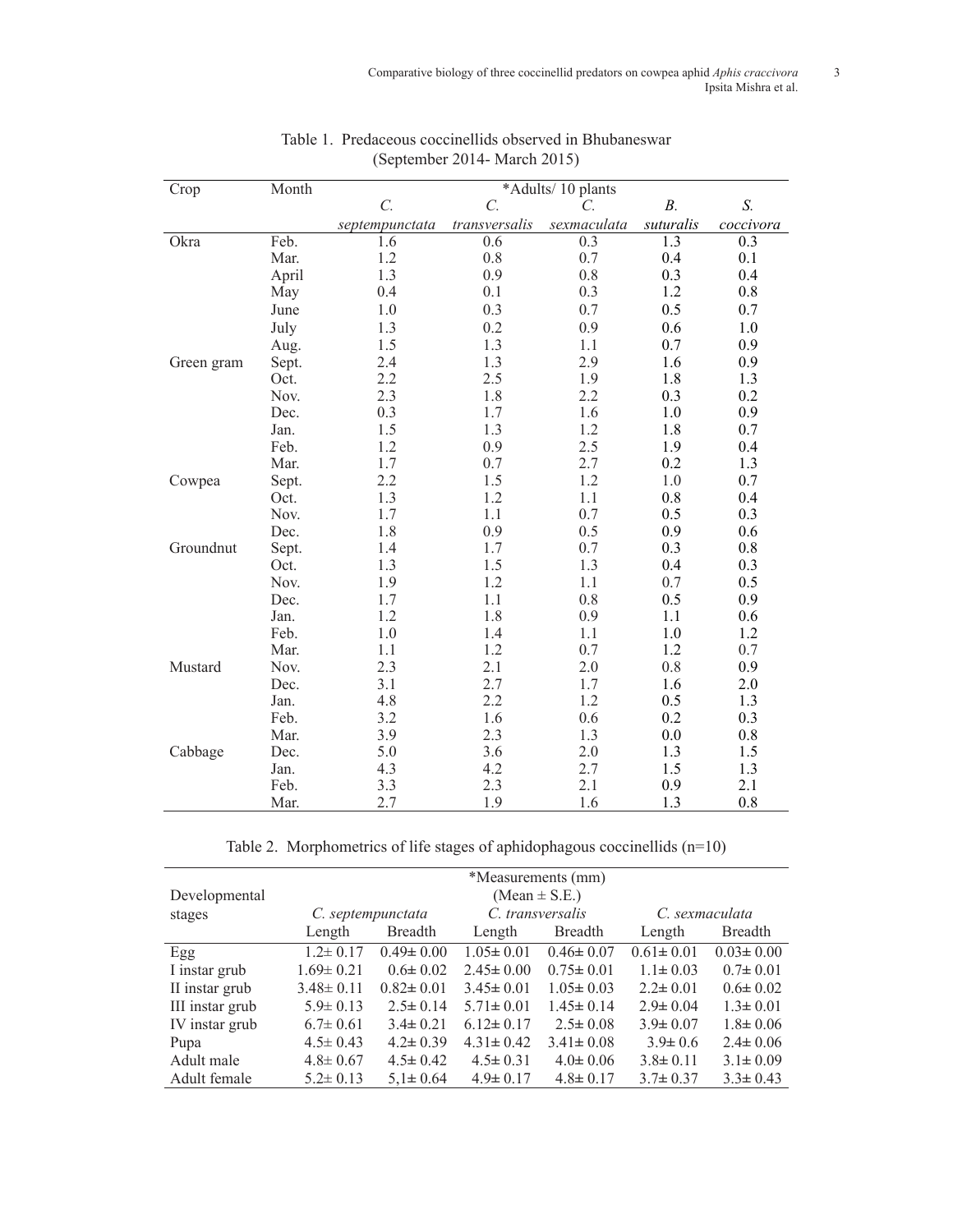|                  |                |                |                | Table 3. Duration of lifes                 |                |                | tages of $C$ . septempunctata, $C$ . transversalis and $C$ . sexmaculata on $A$ . craccivora |                  |                         |                   |                      |                |                                                                                           |                       |                         |                   |                                              |                |
|------------------|----------------|----------------|----------------|--------------------------------------------|----------------|----------------|----------------------------------------------------------------------------------------------|------------------|-------------------------|-------------------|----------------------|----------------|-------------------------------------------------------------------------------------------|-----------------------|-------------------------|-------------------|----------------------------------------------|----------------|
|                  |                |                |                | C. septempunctata                          |                |                |                                                                                              |                  | C. transversalis        |                   |                      |                |                                                                                           |                       | C. sexmaculata          |                   |                                              |                |
| Stages of        |                |                |                | *Developmental period in days (Mean± S.E.) |                |                |                                                                                              |                  | *Developmental period 1 |                   | in days (Mean± S.E.) |                |                                                                                           | *Developmental period |                         | in days (Mean± S. |                                              |                |
| development      | January        | March          | May            | July                                       | Sept-          |                | lanuary                                                                                      | March            | May                     | July              | Sept-<br>:mber       | Χoν.           | January                                                                                   | March                 | $_{\mathrm{May}}$       | July              | Sept-<br>mber                                |                |
|                  |                |                |                |                                            | ember          | adm            |                                                                                              |                  |                         |                   |                      | ember          |                                                                                           |                       |                         |                   |                                              | ember          |
| Egg              |                |                |                |                                            | $2.7±$<br>0.31 |                | $2.94$<br>0.71                                                                               | $\frac{1}{2.06}$ | $1.84$<br>0.03          | $\frac{11}{0.11}$ | $1.94$<br>0.17       | $2.44$<br>0.13 |                                                                                           |                       | $\frac{1}{2}$ .<br>0.01 | $2.04$<br>0.17    | $2.\overline{24}$<br>0.04                    |                |
|                  | $5.54$<br>0.13 | $4.94$<br>0.37 | $2.14$<br>0.13 | $\frac{3.14}{0.19}$                        |                | $3.24$<br>0.53 |                                                                                              |                  |                         |                   |                      |                | $3.14$<br>0.27                                                                            | $2.44$<br>0.13        |                         |                   |                                              | $2.64$<br>0.29 |
|                  |                |                |                |                                            |                |                |                                                                                              |                  |                         |                   |                      |                |                                                                                           |                       |                         |                   |                                              |                |
| Grub<br>I instar |                |                |                |                                            |                |                |                                                                                              |                  |                         |                   |                      |                |                                                                                           |                       |                         |                   |                                              |                |
|                  |                |                |                |                                            |                |                |                                                                                              |                  |                         |                   |                      |                |                                                                                           |                       |                         |                   |                                              |                |
| II instar        |                |                |                |                                            |                |                |                                                                                              |                  |                         |                   |                      |                | 2<br>9 3 4 4 5 4 5 4 5 4 6 7 8 4 9 4 8 4 9 4 7 8<br>9 4 4 5 4 5 4 5 4 6 7 8 4 9 4 8 4 7 8 |                       |                         |                   | 21230211123691024242422442342242242242242242 |                |
|                  |                |                |                |                                            |                |                |                                                                                              |                  |                         |                   |                      |                |                                                                                           |                       |                         |                   |                                              |                |
| III instar       |                |                |                |                                            |                |                |                                                                                              |                  |                         |                   |                      |                |                                                                                           |                       |                         |                   |                                              |                |
|                  |                |                |                |                                            |                |                |                                                                                              |                  |                         |                   |                      |                |                                                                                           |                       |                         |                   |                                              |                |
| IV instar        |                |                |                |                                            |                |                |                                                                                              |                  |                         |                   |                      |                |                                                                                           |                       |                         |                   |                                              |                |
|                  |                |                |                |                                            |                |                |                                                                                              |                  |                         |                   |                      |                |                                                                                           |                       |                         |                   |                                              |                |
| Total larval     |                |                |                |                                            |                |                |                                                                                              |                  |                         |                   |                      |                |                                                                                           |                       |                         |                   |                                              |                |
| period           |                |                |                |                                            |                |                |                                                                                              |                  |                         |                   |                      |                |                                                                                           |                       |                         |                   |                                              |                |
| Prepupa          |                |                |                |                                            |                |                |                                                                                              |                  |                         |                   |                      |                |                                                                                           |                       |                         |                   |                                              |                |
|                  |                |                |                |                                            |                |                |                                                                                              |                  |                         |                   |                      |                |                                                                                           |                       |                         |                   |                                              |                |
| Pupa             |                |                |                |                                            |                |                |                                                                                              |                  |                         |                   |                      |                |                                                                                           |                       |                         |                   |                                              |                |
|                  |                |                |                |                                            |                |                |                                                                                              |                  |                         |                   |                      |                |                                                                                           |                       |                         |                   |                                              |                |
| Total            |                |                |                |                                            |                |                |                                                                                              |                  |                         |                   |                      |                |                                                                                           |                       |                         |                   |                                              |                |
| Development      |                |                |                |                                            |                |                |                                                                                              |                  |                         |                   |                      |                |                                                                                           |                       |                         |                   |                                              |                |
| Adult male       |                |                |                |                                            |                |                |                                                                                              |                  |                         |                   |                      |                |                                                                                           |                       |                         |                   |                                              |                |
|                  |                |                |                |                                            |                |                |                                                                                              |                  |                         |                   |                      |                |                                                                                           |                       |                         |                   |                                              |                |
| Adult female     |                |                |                |                                            |                |                |                                                                                              |                  |                         |                   |                      |                |                                                                                           |                       |                         |                   |                                              |                |
|                  |                |                |                |                                            |                |                |                                                                                              |                  |                         |                   |                      |                |                                                                                           |                       |                         |                   |                                              |                |
|                  |                |                |                |                                            |                |                |                                                                                              |                  |                         |                   |                      |                |                                                                                           |                       |                         |                   |                                              |                |

transversalis and  $C$  sexmaculata on  $A$  craccivora  $\zeta$ Table 3 Duration of lifestages of C, septempunctata